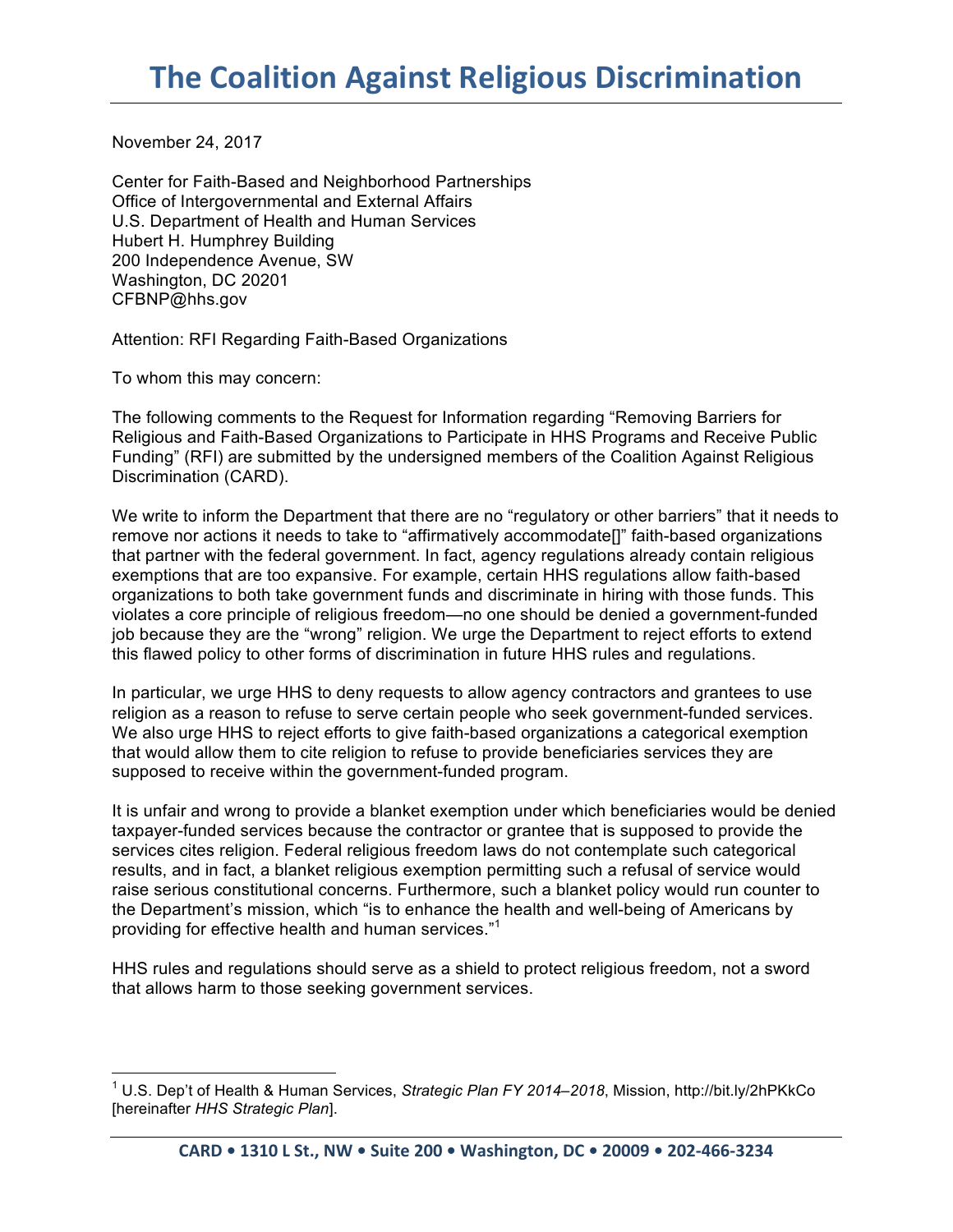# **Coalition Against Religious Discrimination (CARD)**

CARD is a broad and diverse group of leading religious, civil rights, education, labor, health, LGBTQ, and women's organizations formed in the 1990s to monitor legislative and regulatory changes impacting government partnerships with religious and other non-profit organizations and, in particular, to oppose government-funded religious discrimination. Our coalition members appreciate the important role religiously affiliated institutions historically have played in addressing many of our nation's most pressing social needs, as a complement to governmentfunded programs; indeed, many members of CARD are directly involved in this work. We also recognize that the separation of church and state is the linchpin of religious freedom. In our view, even as we believe that faith-based organizations need not give up their distinct religious identities to partner with the government in the provision of social services, we also believe that effective government collaboration with faith-based groups does not require the sanctioning of government-funded religious discrimination. As explained by the unanimous recommendations of the 2010 President's Advisory Council on Faith-Based and Neighborhood Partnerships (Council): "fidelity to constitutional principles is an objective that is as important as the goal of distributing Federal financial assistance in the most effective and efficient manner possible."<sup>2</sup> Accordingly, we have long advocated for strong, clear, and constitutionally sound safeguards to govern partnerships between the government and faith-based social services providers.

## **There Are No Barriers for HHS to Remove**

The RFI asks whether there are any "regulatory or other barriers" that need to be removed to allow faith-based organizations to partner with the federal government. The answer is no.

## *The Last Two Administrations Have Engaged in this Process Already*

Executive order 13198, $3$  issued by George W. Bush in 2001, required department-wide audits to identify "all existing barriers to the participation of faith-based and other community organizations in the delivery of social services." The effort led to five more executive orders and dozens of new regulations that made drastic and unprecedented changes to the grant-making and contracting rules that apply to nearly all federal agencies. In the name of eliminating barriers, the initiative eliminated several significant church-state protections that, for decades, had existed in the rules that applied to the partnerships between faith-based organizations and the government.

In 2008, the Obama Administration took a common-ground approach when it examined the rules that govern the partnerships between faith-based organizations and the government. The President convened an advisory council comprising "leaders and experts in fields related to the work of faith-based and neighborhood organizations."<sup>4</sup> It was, as the members of the Council explained, "the first time a governmental entity has convened individuals with serious differences on some church-state issues and asked them to seek common ground in this area."<sup>5</sup> The Council made twelve unanimous recommendations focused on improving the constitutionality and clarity of the rules and increasing protections for beneficiaries. The

 <sup>2</sup> President's Advisory Council on Faith-Based and Neighborhood Partnerships, *A New Era of Partnerships: Report of Recommendations to the President* 127 (2010), http://bit.ly/2A0yhXA [hereinafter *Council Report*].<br><sup>3</sup> Exec. Order No. 13,198, 66 Fed. Reg. 8497 (Jan. 31, 2001).

<sup>4</sup> *Council Report* at Introduction, v. <sup>5</sup> *Id.* at 120.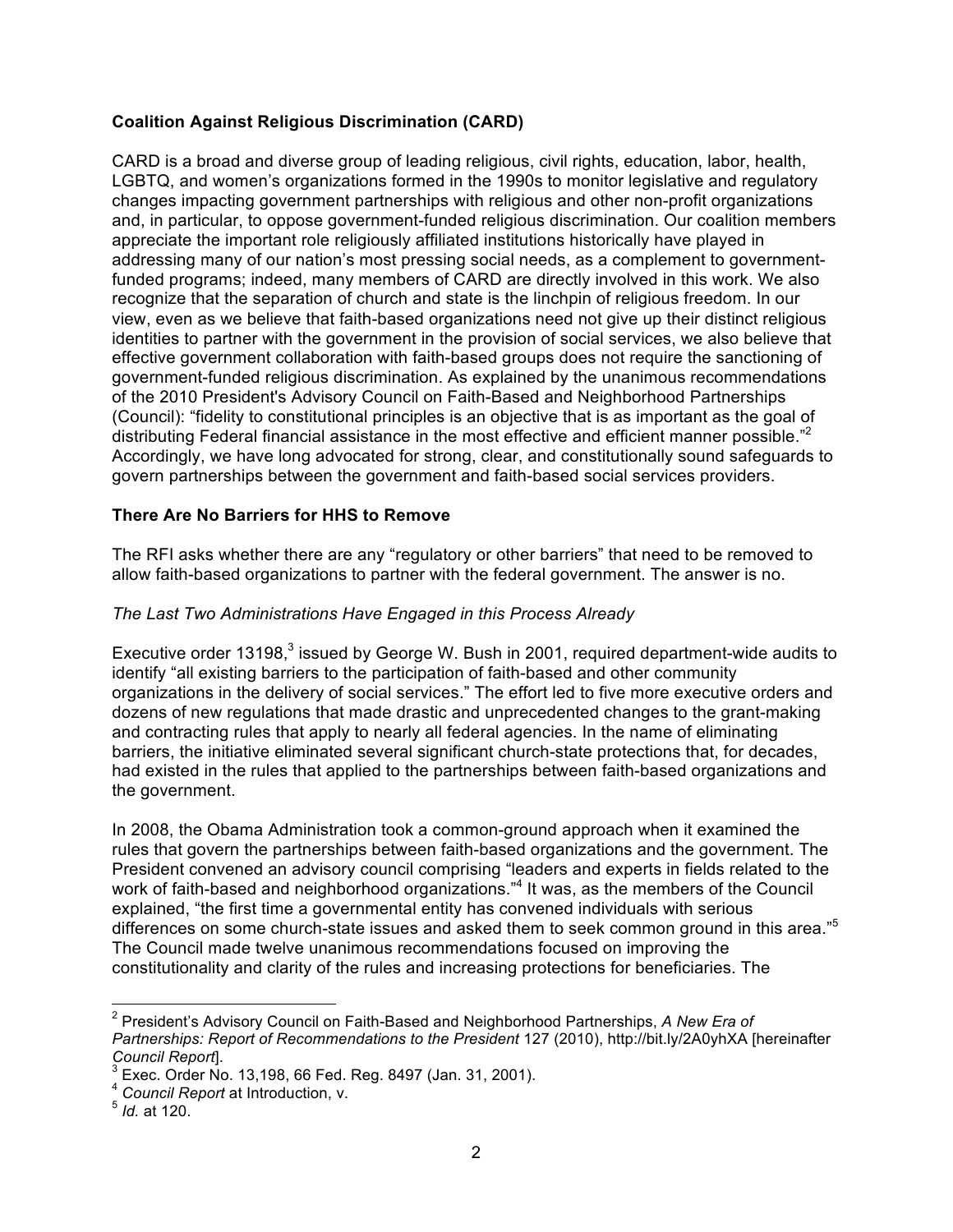recommendations were implemented through an executive order and a noncontroversial rulemaking process that was finalized on April 4, 2016.

There is no need for a new audit of the rules that apply to partnerships between the government and faith-based organizations.

## *Faith-Based Organizations Frequently Perform Government Grants and Contracts Already*

Religious organizations have a longstanding tradition of providing social services, including in some cases, with the use of government funds. Many of the organizations in our coalition know this firsthand. The RFI itself makes clear that there are no real barriers for faith-based groups that want to provide services under a government contract or grant. It emphasizes that faithbased organizations "have historically been a crucial component of HHS' efforts" and boasts that HHS, for example, "awarded over \$817 million in funding to faith-based organizations across 65 competitive, non-formula grant programs in fiscal year 2007." This history demonstrates that religious exemptions that extend beyond those that currently exist are not necessary for government collaboration with faith-based groups.

# **HHS Must Ensure It Continues to Provide Effective Services to Beneficiaries**

HHS is the "U.S. government's principal agency for protecting the health of all Americans and providing essential human services, especially for those who are least able to help themselves."<sup>6</sup> Its activities "impact health, public health, and human services outcomes throughout the life span."<sup>7</sup> It is critical to the country as a whole and to those in need that HHSfunded programs are effective, available, and accessible.

Prior administrations recognized the importance of protecting beneficiaries. Although this coalition opposed most of the changes the George W. Bush Administration made to the existing rules and regulations governing partnerships with faith-based organizations, we expressed appreciation for the fact that it took steps to ensure government-funded entities could not refuse to serve beneficiaries based on religion. Under President Bush's executive order 13279, no government-funded social service organization was "allowed to discriminate against current or prospective program beneficiaries on the basis of religion, a religious belief, a refusal to hold a religious belief, or a refusal to actively participate in a religious practice."

In executive order  $13559$ ,  $9$  the Obama Administration maintained that protection and further emphasized the importance of protecting beneficiaries. In fact, most of the unanimous recommendations from the diverse Council were focused upon protecting those whom the programs are meant to serve.

The RFI, however, does not explain that HHS-funded programs must remain effective and fulfill program objectives. Nor does it ask for information about how the types of religious exemptions it contemplates could make the provision of services more difficult. New, broad religious exemptions seem likely to undermine the effectiveness of HHS-funded programs.

<sup>&</sup>lt;sup>6</sup> HHS Strategic Plan, Oerview, http://bit.ly/2zSOikF.<br><sup>7</sup> Id.<br><sup>8</sup> Exec. Order No. 13.279, 67 Fed. Reg. 77,141 (Dec. 16, 2002).

 $^{9}$  Exec. Order No. 13,559, 75 Fed. Reg. 71,319 (Nov. 22, 2010).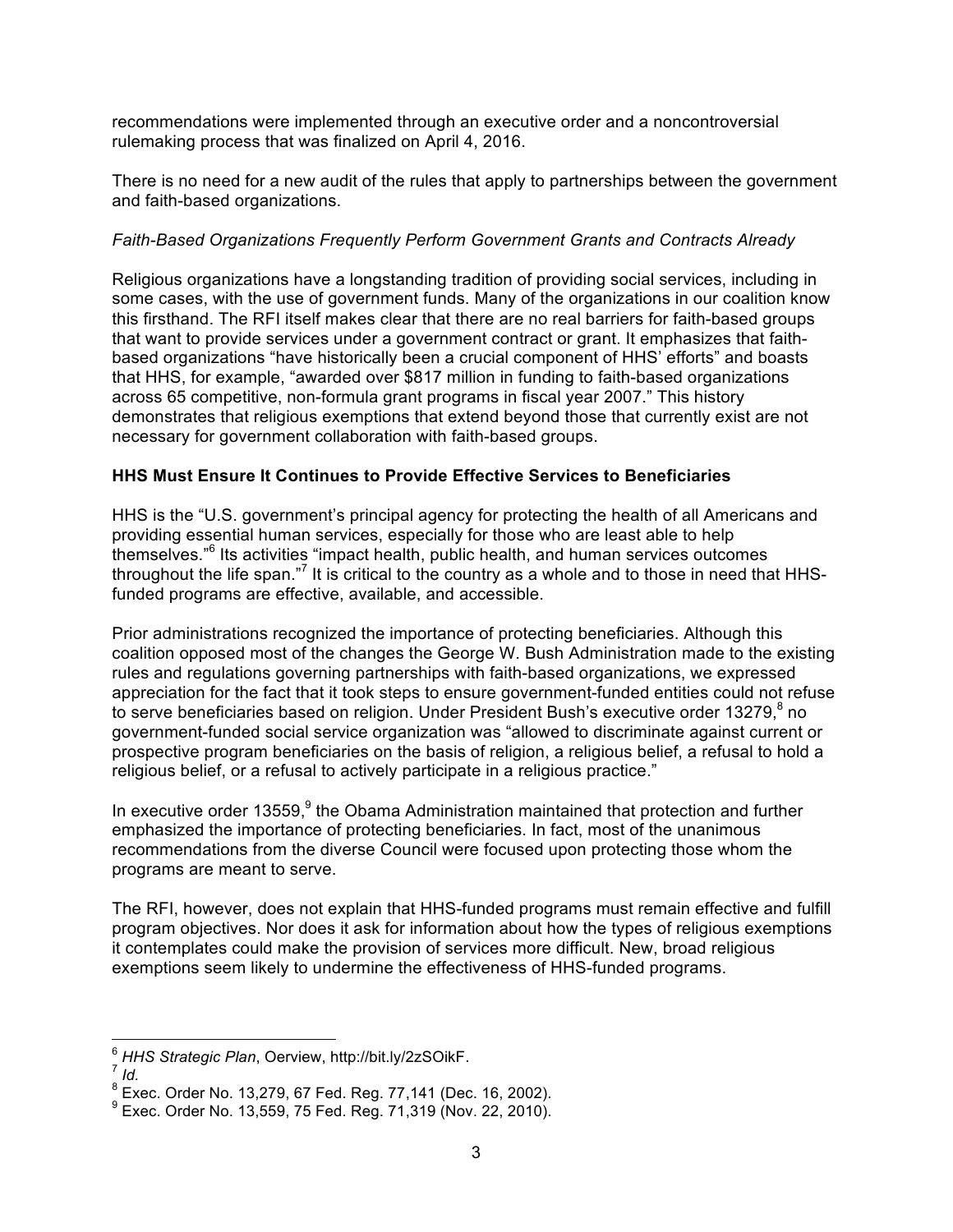The RFI similarly fails to mention the importance of protecting the interests of those who receive benefits from HHS-funded programs. Nor does it request information on how new religious exemptions could affect those beneficiaries. New blanket religious exemptions for service providers will come at a cost that likely will be borne by these beneficiaries. This is especially true when exemptions could lead to the denial of service.

When considering whether to provide a religious exemption, HHS must consider how the exemption will affect the beneficiaries of the program and the effectiveness of the program. And it must reject requests to adopt blanket religious exemptions that would allow governmentfunded service providers to refuse to help those seeking services or deny services that other service providers would be required to provide.

## **Federal Religious Freedom Laws Do Not Require New "Affirmative" Accommodations**

Federal religious freedom laws do not require HHS to create new "affirmative" accommodations within its programs and the U.S. Constitution prohibits it from doing so when those exemptions would cause harm to others.

The Religious Freedom Restoration Act (RFRA),<sup>10</sup> was intended to provide protection for free exercise rights, applying strict scrutiny, on a case-by-case basis, to federal laws that substantially burden religious exercise.<sup>11</sup> It cannot be used to require religious exemptions, as the RFI contemplates, where the government merely "burdens or interferes" with religion nor to justify rules that further "respect for the religious exercise of faith-based organizations" that accept government grants or contracts. Even when a law or policy creates a substantial burden, a religious exemption is only granted when the government lacks a compelling interest and the law is not narrowly tailored to further that interest. And, because all these factors must be considered on a case-by-case basis, RFRA cannot be used to create blanket, categorical exemptions.

Furthermore, the U.S. Constitution limits the reach of RFRA and any religious exemptions HHS might adopt: "at some point, accommodation may devolve into [something] unlawful."<sup>12</sup> The Constitution commands that "an accommodation must be measured so that it does not override other significant interests";<sup>13</sup> "impose unjustified burdens on other[s]";<sup>14</sup> or have a "detrimental

<sup>&</sup>lt;sup>10</sup> 42 U.S.C. §§ 2000bb–bb-4.<br><sup>11</sup> Some of us were members of the Coalition for the Free Exercise of Religion, which led the effort to persuade Congress to enact legislation after the United States Supreme Court sharply curtailed Free Exercise Clause protections in *Employment Division v. Smith*, 494 U.S. 872 (1990). This effort culminated in 1993, when then-President William J. Clinton signed RFRA into law.<br><sup>12</sup> *Corp. of the Presiding Bishop v. Amos*, 483 U.S. 327, 334-35 (1986) (internal quotation marks omitted).

*See also, e.g.*, *ACLU of Mass. v. Sebelius*, 821 F. Supp. 2d 474, 487-88 (D. Mass. 2012), *reversed on other grounds*, *ACLU of Mass. v. U.S. Conference of Catholic Bishops*, 705 F.3d 44 (1st Cir. 2013) (striking down an accommodation for a religious HHS contractor that refused to provide necessary services). <sup>13</sup> *Cutter v. Wilkinson*, 544 U.S. 709, 722 (2005); *see also Estate of Thornton v. Caldor, Inc.*, 472 U.S.

<sup>703, 709-10 (1985) (&</sup>quot;unyielding weighting" of religious interests of those taking exemption "over all other

<sup>&</sup>lt;sup>14</sup> Cutter, 544 U.S. at 726; see also Texas Monthly, Inc. v. Bullock, 480 U.S. 1, 18 n.8 (1989) (such accommodations may not impose "substantial burdens on nonbeneficiaries").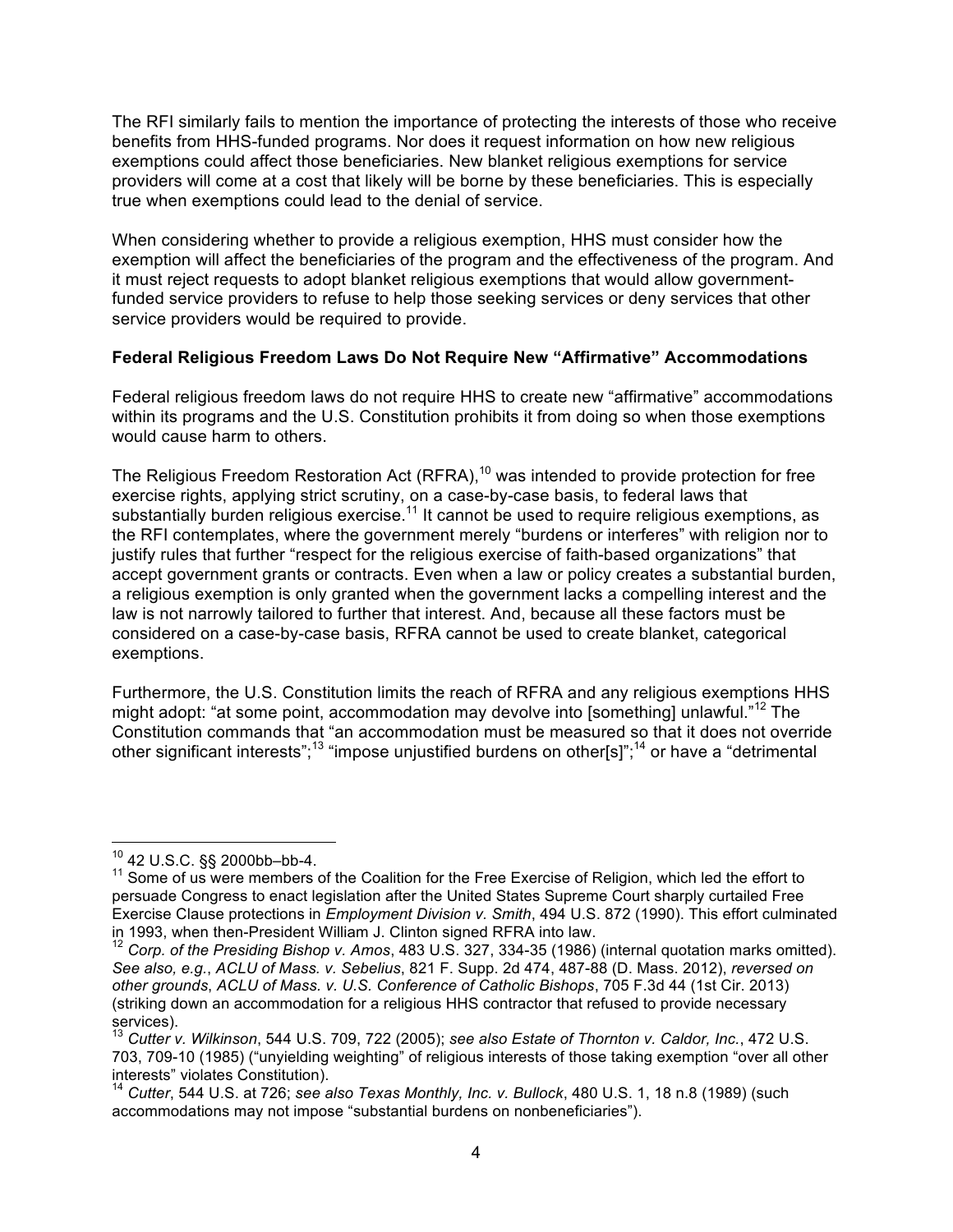effect on any third party."<sup>15</sup> As explained above, blanket religious exemptions could lead to harm to beneficiaries and employees, and could undermine the effectiveness of HHS programs.

Thus, HHS may not adopt blanket exemptions that permit contractors or grantees to discriminate in who it hires or who it serves. Nor may it create blanket exemptions allowing government-funded organizations to refuse to provide services otherwise required under their grants or contracts.

Individuals should not be denied the services they need or the constitutional and civil rights protections to which they are entitled because of the religious beliefs cited by the organization paid by HHS to deliver those services.

Thank you for the opportunity to provide comments on this request for information. If you should have further questions, please contact Maggie Garrett, (202) 466-3234 or garrett@au.org.

Sincerely,

American Atheists American Civil Liberties Union American Humanist Association American Jewish Committee (AJC) Americans for Religious Liberty Americans United for Separation of Church and State Anti-Defamation League B'nai B'rith International Baptist Joint Committee for Religious Liberty Bend the Arc Jewish Action Catholics for Choice Center for Inquiry Central Conference of American Rabbis Disciples Justice Action Network Equal Partners in Faith Family Equality Council Hadassah, The Women's Zionist Organization of America, Inc. Hindu American Foundation Human Rights Campaign Interfaith Alliance Japanese American Citizens League Jewish Council for Public Affairs Jewish Women International Lambda Legal Military Association of Atheists & Freethinkers Muslim Advocates **NAACP** National Center for Lesbian Rights

 <sup>15</sup> *Burwell v. Hobby Lobby Stores, Inc.*, 134 S. Ct. 2751, 2781 n.37 (2014) (citing *Cutter*, 544 U.S. at 720). Indeed, every member of the Court, whether in the majority or in dissent, reaffirmed that the burdens on third parties must be considered. *See id.*; *id.* at 2786-87 (Kennedy, J., concurring); *id.* at 2790, 2790 n.8 (Ginsburg, J., joined by Breyer, Kagan, and Sotomayor, JJ., dissenting). *See also Holt v. Hobbs*, 135 S. Ct. 853, 867 (2015) (Ginsburg, J., concurring).